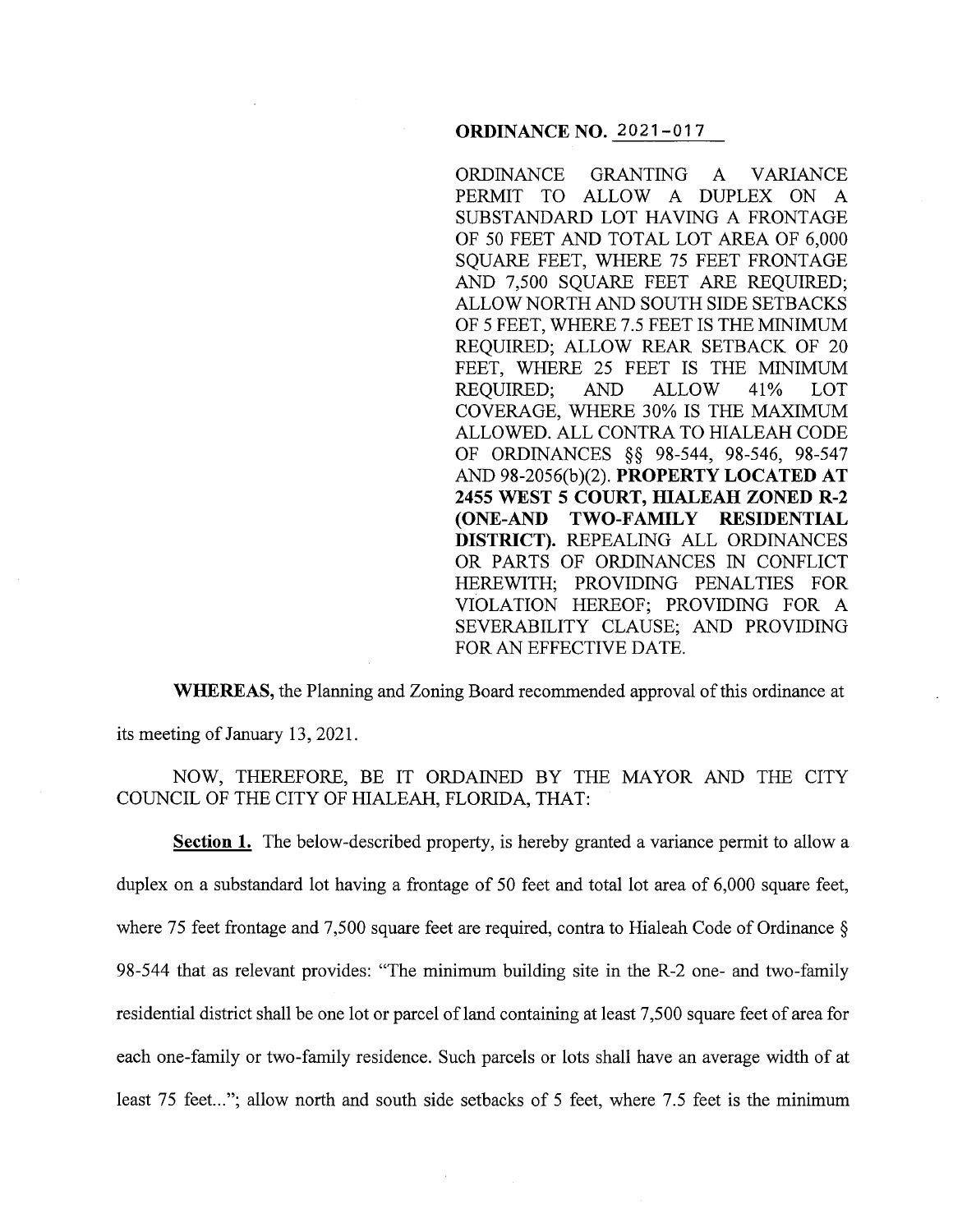# Ordinance No.2021-017 Page 2

required, contra to Hialeah Code of Ordinances § 98-546 that as relevant provides: "In the R-2 one- and two-family residential district, there shall be side yards, the width of each to be not less than ten percent of the average width of the lot, but in no case shall each such side yard be less than  $7\frac{1}{2}$  feet in width."; allow rear setback of 20 feet, where 25 feet is the minimum required, contra to Hialeah Code of Ordinances § 98-547 that as relevant provides: "In the R-2 one- and two-family residential district, every principal residential building shall provide a rear yard of a minimum depth of 25 feet to a rear lot line or front of an accessory building..."; allow 41% lot coverage, where 30% is the maximum allowed, contra to Hialeah Code of Ordinances § 98- 2056(b )(2) that as relevant provides: "A maximum of 30 percent of the net residential land area may be covered with or occupied by the principal residential structure". Property located at 2455 West 5 Court, Hialeah, zoned R-2 (One-and Two-Family Residential District) and legally described as follows:

> Lot 18, Block 20, SEMINOLA CITY SECTION TWO, according to the Plat thereof as recorded in Plat Book 9 at Page 154 of the Public Records of Miami-Dade County, Florida.

## **Section 2:** Repeal of Ordinances in Conflict.

All ordinances or parts of ordinances in conflict herewith are hereby repealed to the extent of such conflict.

#### **Section 3: Penalties.**

Every person violating any provision of the Code or any ordinance, rule or regulation adopted or issued in pursuance thereof shall be assessed a civil penalty not to exceed \$500.00 within the discretion of the court or administrative tribunal having jurisdiction. Each act of violation and each day upon which any such violation shall occur shall constitute a separate offense. In addition to the penalty prescribed above, the city may pursue other remedies such as